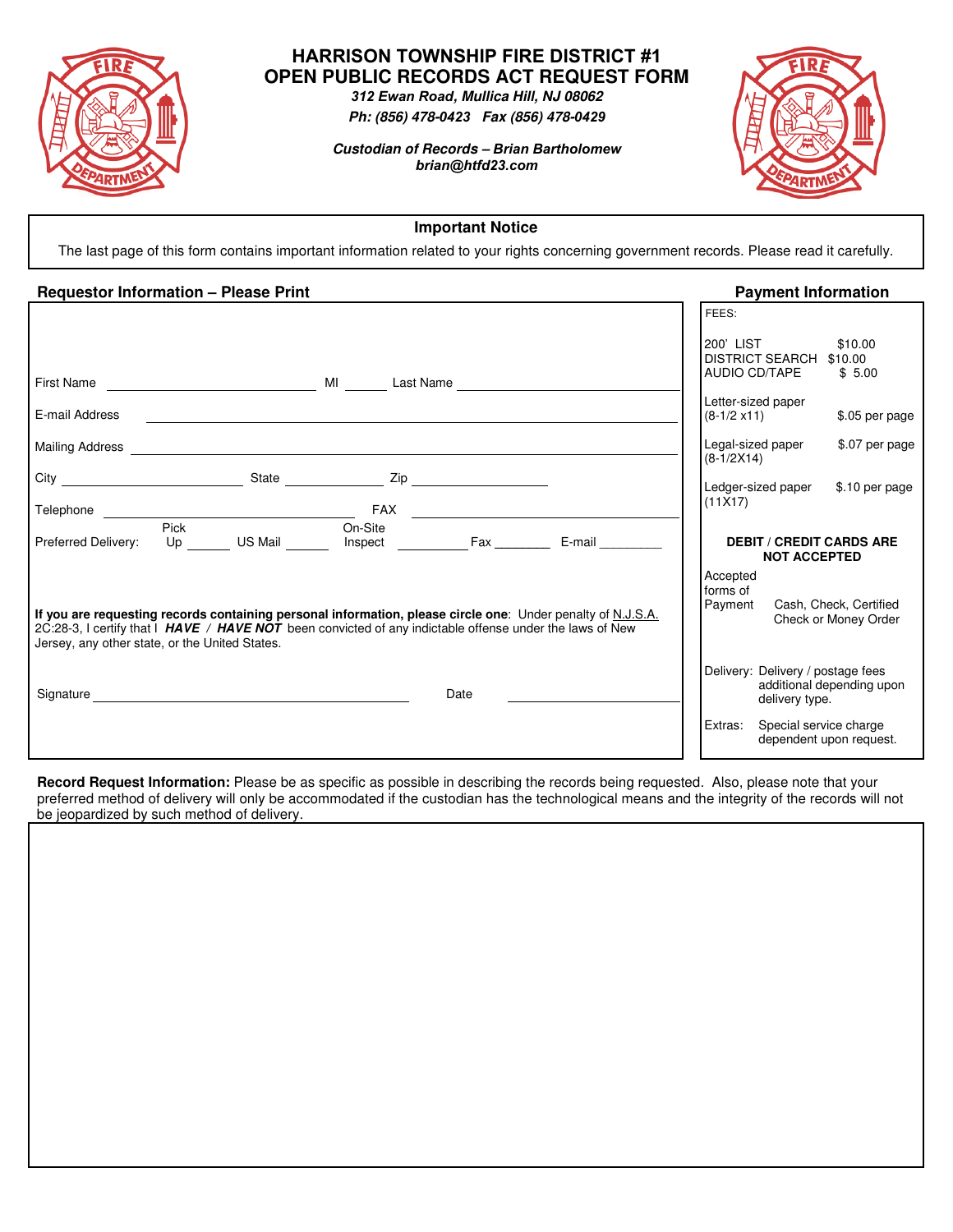| <b>AGENCY USE ONLY</b>   | <b>AGENCY USE ONLY</b>                                                           | <b>AGENCY USE ONLY</b>      |                         |  |  |
|--------------------------|----------------------------------------------------------------------------------|-----------------------------|-------------------------|--|--|
|                          | <b>Disposition Notes</b>                                                         | <b>Tracking Information</b> | <b>Final Cost</b>       |  |  |
| Est. Document Cost       | Custodian: If any part of request cannot be<br>delivered in seven business days, | Tracking #                  | Total                   |  |  |
| Est. Delivery Cost       | detail reasons here.                                                             | Rec'd Date                  | Deposit                 |  |  |
|                          |                                                                                  | <b>Ready Date</b>           | <b>Balance Due</b>      |  |  |
| Est. Extras Cost         |                                                                                  | <b>Total Pages</b>          | <b>Balance Paid</b>     |  |  |
| Total Est. Cost          |                                                                                  |                             | <b>Records Provided</b> |  |  |
| Deposit Amount           |                                                                                  |                             |                         |  |  |
| <b>Estimated Balance</b> |                                                                                  |                             |                         |  |  |
|                          |                                                                                  |                             |                         |  |  |
| Deposit Date             | In Progress<br>Open                                                              |                             |                         |  |  |
|                          | Denied<br>Closed<br>$\sim$                                                       |                             |                         |  |  |
|                          | Filled<br>Closed<br>٠                                                            |                             |                         |  |  |
|                          | Partial<br>Closed<br>$\sim$                                                      | <b>Custodian Signature</b>  | Date                    |  |  |

### **DEPOSITS**

The custodian may require a deposit against costs for reproducing documents sought through an anonymous request whenever the custodian anticipates that the documents requested will cost in excess of \$5 to reproduce.

Where a special service charge is warranted under OPRA, that amount will be communicated to you as required under the statute. You have the opportunity to review and object to the charge prior to it being incurred. If, however, you approve of the fact and amount of the special service charge, you may be required to pay a deposit or pay in full prior to reproduction of the documents.

## **YOUR REQUEST FOR RECORDS IS DENIED FOR THE FOLLOWING REASON(S):**

(To be completed by the Custodian of Records – check the box of the numbered exemption(s) as they apply to the records requested. If multiple records are requested, be specific as to which exemption(s) apply to each record. **Response is due to requestor as soon as possible, but no later than seven business days**.)

|        | Inter-agency or intra-agency advisory, consultative or deliberative material                                                                                                            |
|--------|-----------------------------------------------------------------------------------------------------------------------------------------------------------------------------------------|
|        | Legislative records                                                                                                                                                                     |
|        | Law enforcement records:                                                                                                                                                                |
|        | Medical examiner photos                                                                                                                                                                 |
|        | Criminal investigatory records (however, N.J.S.A. 47:1A-3.b. lists specific criminal investigatory information which must be                                                            |
|        | disclosed)                                                                                                                                                                              |
|        | Victims' records<br>П                                                                                                                                                                   |
|        | Trade secrets and proprietary commercial or financial information                                                                                                                       |
|        | Any record within the attorney-client privilege                                                                                                                                         |
|        | Administrative or technical information regarding computer hardware, software and networks which, if disclosed would jeopardize                                                         |
|        | computer security                                                                                                                                                                       |
|        | Emergency or security information or procedures for any buildings or facility which, if disclosed, would jeopardize security of the                                                     |
|        | building or facility or persons therein                                                                                                                                                 |
| $\Box$ | Security measures and surveillance techniques which, if disclosed, would create a risk to the safety or persons, property, electronic                                                   |
|        | data or software                                                                                                                                                                        |
|        |                                                                                                                                                                                         |
|        | Information which, if disclosed, would give an advantage to competitors or bidders<br>Information generated by or on behalf of public employers or public employees in connection with: |
|        |                                                                                                                                                                                         |
|        | Any sexual harassment complaint filed with a public employer                                                                                                                            |
|        | Any grievance filed by or against an employee                                                                                                                                           |
|        | Collective negotiations documents and statements of strategy or negotiating                                                                                                             |
|        | Information that is a communication between a public agency and its insurance carrier, administrative service organization or risk                                                      |
|        | management office                                                                                                                                                                       |
|        | Information that is to be kept confidential pursuant to court order                                                                                                                     |
|        | Certificate of honorable discharge issued by the United States government (Form DD-214) filed with a public agency                                                                      |
|        | Social security numbers                                                                                                                                                                 |
|        | Credit card numbers                                                                                                                                                                     |
|        | Unlisted telephone numbers                                                                                                                                                              |
|        | Drivers' license numbers                                                                                                                                                                |
|        | Certain records of higher education institutions:                                                                                                                                       |
|        | Research records                                                                                                                                                                        |
|        | Questions or scores for exam for employment or academics                                                                                                                                |
|        | Charitable contribution information                                                                                                                                                     |
|        | Rare book collections gifted for limited access                                                                                                                                         |
|        | Admission applications                                                                                                                                                                  |
|        | Student records, grievances or disciplinary proceedings revealing a students' identification                                                                                            |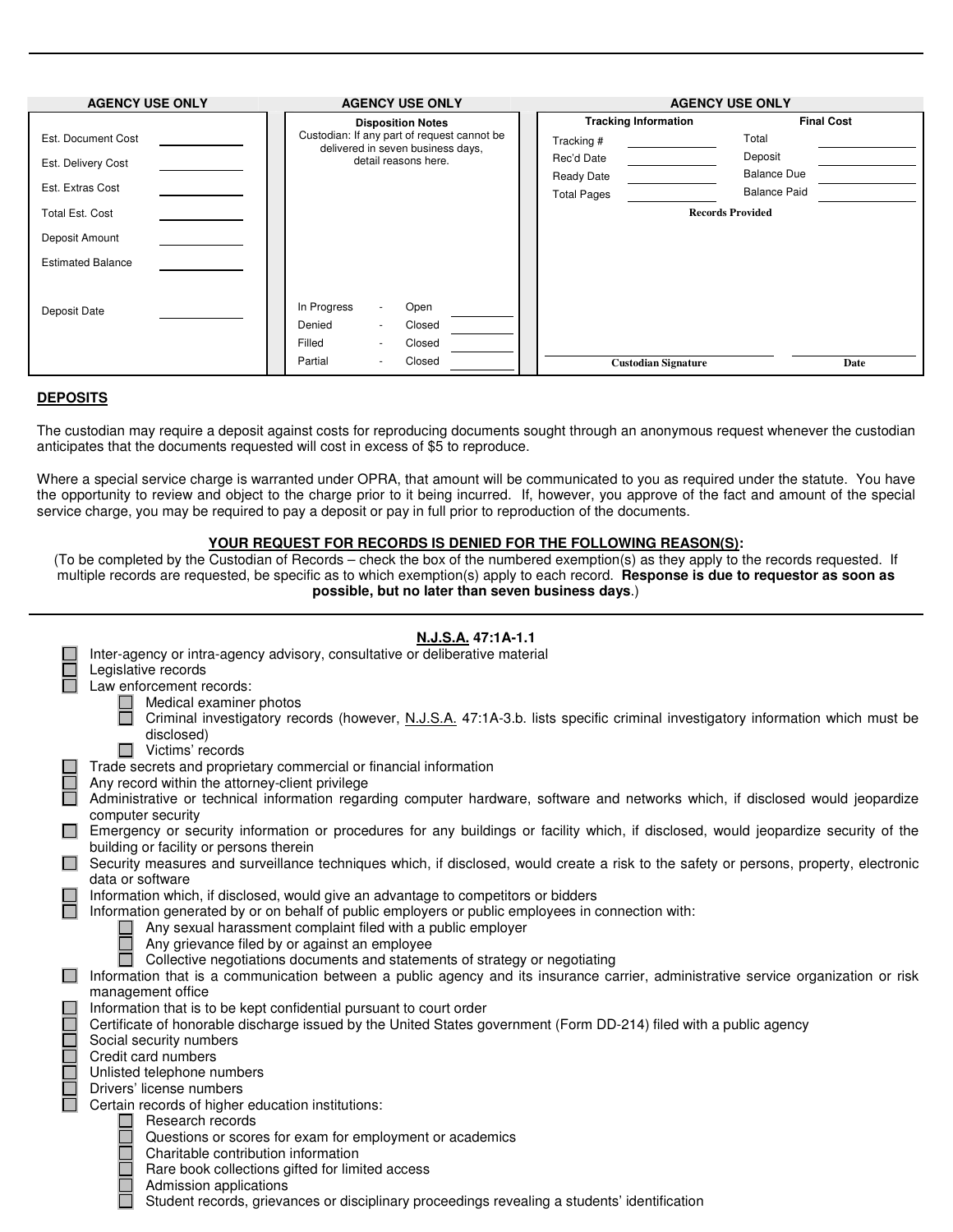$\Box$ 

 $\Box$ 

Biotechnology trade secrets **N.J.S.A. 47:1A-1.2**

Convicts requesting their victims' records **N.J.S.A. 47:1A-2.2**

Ongoing investigations of non-law enforcement agencies (must prove disclosure is inimical to the public interest) **N.J.S.A. 47:1A-3.a.** Public defender records **N.J.S.A. 47:1A-5.k.**

Upholds exemptions contained in other State or federal statutes and regulations, Executive Orders, Rules of Court, and privileges created by State Constitution, statute, court rule or judicial case law **N.J.S.A. 47:1A-9**

- $\Box$  Personnel and pension records (however, the following information must be disclosed:
	- An individual's name, title, position, salary, payroll record, length of service, date of separation and the reason for such separation, and the amount and type of any pension received
	- When required to be disclosed by another law, when disclosure is essential to the performance of official duties of a person duly authorized by this State or the US, or when authorized by an individual in interest
	- Data contained in information which disclose conformity with specific experiential, educational or medical qualifications required for government employment or for receipt of a public pension, but not including any detailed medical or psychological information **N.J.S.A. 47:1A-10**

#### **N.J.S.A. 47:1A-1**

 $\Box$  "a public agency has a responsibility and an obligation to safeguard from public access a citizen's personal information with which it has been entrusted when disclosure thereof would violate the citizen's reasonable expectation of privacy."

Burnett v. County of Bergen, 198 N.J. 408 (2009). Without ambiguity, the court held that the privacy provision "is neither a preface nor a preamble." Rather, "the very language expressed in the privacy clause reveals its substantive nature; it does not offer reasons why OPRA was adopted, as preambles typically do; instead, it focuses on the law's implementation." "Specifically, it imposes an obligation on public agencies to protect against disclosure of personal information which would run contrary to reasonable privacy interests."

#### **Executive Order No. 21 (McGreevey 2002)**

Records where inspection, examination or copying would substantially interfere with the State's ability to protect and defend the State and its citizens against acts of sabotage or terrorism, or which, if disclosed, would materially increase the risk or consequences of potential acts of sabotage or terrorism.

Records exempted from disclosure by State agencies' proposed rules.

#### **Executive Order No. 26 (McGreevey 2002)**

Certain records maintained by the Office of the Governor

Resumes, applications for employment or other information concerning job applicants while a recruitment search is ongoing

- Records of complaints and investigations undertaken pursuant to the Model Procedures for Internal Complaints Alleging Discrimination, Harassment or Hostile Environments
	- Information relating to medical, psychiatric or psychological history, diagnosis, treatment or evaluation

Information in a personal income or other tax return

Information describing a natural person's finances, income, assets, liabilities, net worth, bank balances, financial history or activities, or creditworthiness, except as otherwise required by law to be disclosed

- $\Box$  Test questions, scoring keys and other examination data pertaining to the administration of an examination for public employment or licensing
- Records in the possession of another department (including NJ Office of Information Technology or State Archives) when those records are made confidential by regulation or EO 9.

#### **Other Exemption(s) contained in a State statute, resolution of either or both House of the Legislature, regulation, Executive Order, Rules of Court, any federal law, federal regulation or federal order pursuant to N.J.S.A. 47:1A-9.a.**

(Please provide detailed information regarding the exemption from disclosure for which you are relying to deny access to government records. If multiple records are requested, be specific as to which exemption(s) apply to each record.)

#### **REQUEST FOR RECORDS UNDER THE COMMON LAW**

If, in addition to requesting records under OPRA, you are also requesting the government records under the common law, please check the box below.

A public record under the common law is one required by law to be kept, or necessary to be kept in the discharge of a duty imposed by law, or directed by law to serve as a memorial and evidence of something written, said, or done, or a written memorial made by a public officer authorized to perform that function, or a writing filed in a public office. The elements essential to constitute a public record are that it be a written memorial, that it be made by a public officer, and that the officer be authorized by law to make it.

Yes, I am also requesting the documents under common law.

If the information requested is a "public record" under common law and the requestor has a legally recognized interest in the subject matter contained in the material, then the material must be disclosed if the individual's right of access outweighs the State's interest in preventing disclosure.